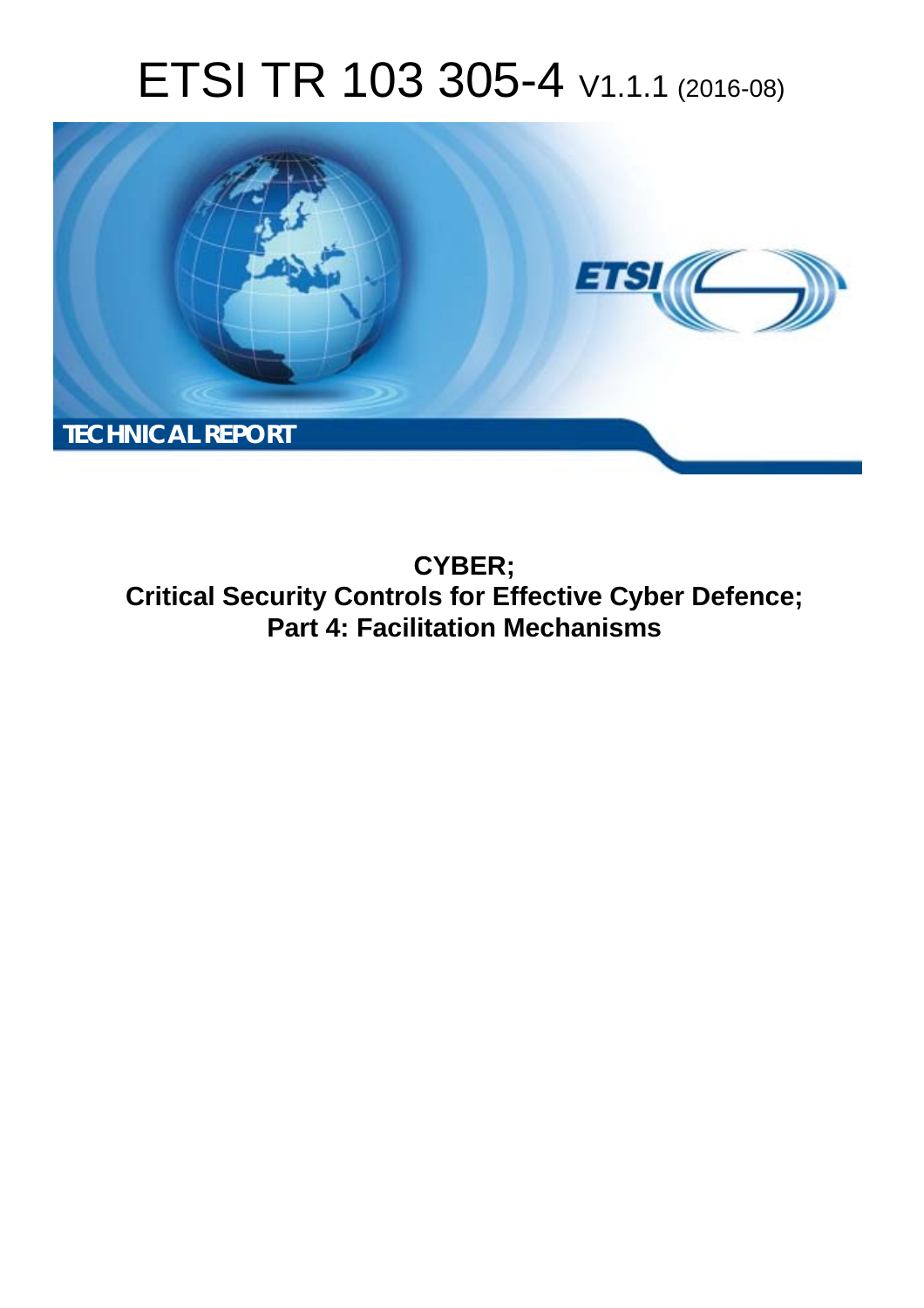Reference DTR/CYBER-0012-4

Keywords Cyber Security, Cyber-defence, information assurance

#### *ETSI*

#### 650 Route des Lucioles F-06921 Sophia Antipolis Cedex - FRANCE

Tel.: +33 4 92 94 42 00 Fax: +33 4 93 65 47 16

Siret N° 348 623 562 00017 - NAF 742 C Association à but non lucratif enregistrée à la Sous-Préfecture de Grasse (06) N° 7803/88

#### *Important notice*

The present document can be downloaded from: <http://www.etsi.org/standards-search>

The present document may be made available in electronic versions and/or in print. The content of any electronic and/or print versions of the present document shall not be modified without the prior written authorization of ETSI. In case of any existing or perceived difference in contents between such versions and/or in print, the only prevailing document is the print of the Portable Document Format (PDF) version kept on a specific network drive within ETSI Secretariat.

Users of the present document should be aware that the document may be subject to revision or change of status. Information on the current status of this and other ETSI documents is available at <https://portal.etsi.org/TB/ETSIDeliverableStatus.aspx>

If you find errors in the present document, please send your comment to one of the following services: <https://portal.etsi.org/People/CommiteeSupportStaff.aspx>

#### *Copyright Notification*

No part may be reproduced or utilized in any form or by any means, electronic or mechanical, including photocopying and microfilm except as authorized by written permission of ETSI.

The content of the PDF version shall not be modified without the written authorization of ETSI. The copyright and the foregoing restriction extend to reproduction in all media.

> © European Telecommunications Standards Institute 2016. All rights reserved.

**DECT**TM, **PLUGTESTS**TM, **UMTS**TM and the ETSI logo are Trade Marks of ETSI registered for the benefit of its Members. **3GPP**TM and **LTE**™ are Trade Marks of ETSI registered for the benefit of its Members and of the 3GPP Organizational Partners.

**GSM**® and the GSM logo are Trade Marks registered and owned by the GSM Association.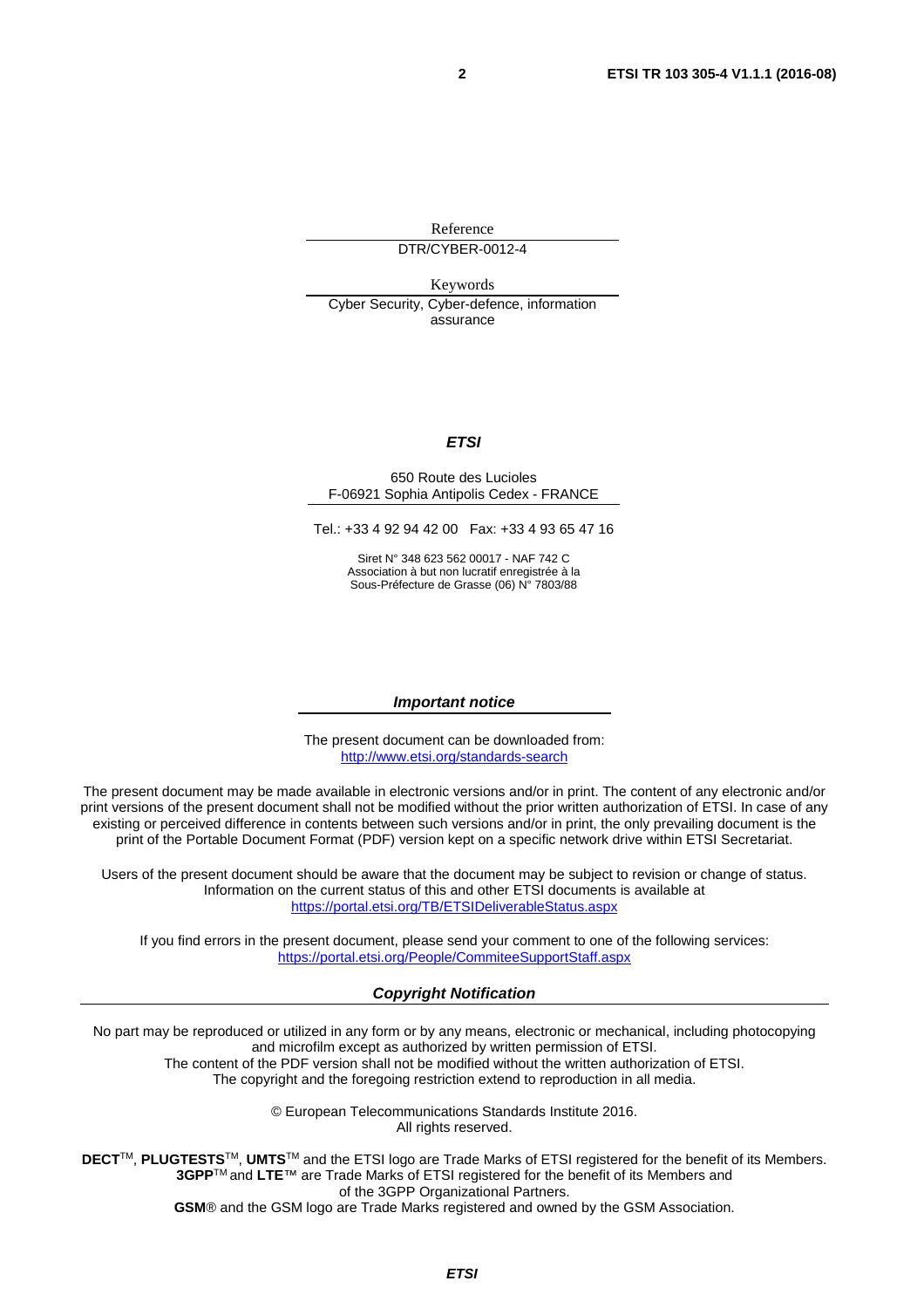## Contents

| 1              |                                                                                                    |  |  |  |  |
|----------------|----------------------------------------------------------------------------------------------------|--|--|--|--|
| 2              |                                                                                                    |  |  |  |  |
| 2.1            |                                                                                                    |  |  |  |  |
| 2.2            |                                                                                                    |  |  |  |  |
| 3              |                                                                                                    |  |  |  |  |
| 3.1            |                                                                                                    |  |  |  |  |
| 3.2            |                                                                                                    |  |  |  |  |
| 4              |                                                                                                    |  |  |  |  |
| 4.0            |                                                                                                    |  |  |  |  |
| 4.1            |                                                                                                    |  |  |  |  |
| 4.1.1          |                                                                                                    |  |  |  |  |
| 4.1.2          |                                                                                                    |  |  |  |  |
| 4.1.3          |                                                                                                    |  |  |  |  |
| 4.1.4          |                                                                                                    |  |  |  |  |
| 4.1.5<br>4.1.6 |                                                                                                    |  |  |  |  |
| 4.1.7          |                                                                                                    |  |  |  |  |
| 4.1.8          |                                                                                                    |  |  |  |  |
| 4.1.9          |                                                                                                    |  |  |  |  |
| 4.1.10         |                                                                                                    |  |  |  |  |
| 5              | Critical Security Controls: Mapping to Well-Known Cyber Security Frameworks11                      |  |  |  |  |
| 6              |                                                                                                    |  |  |  |  |
| 7              |                                                                                                    |  |  |  |  |
| 7.0            |                                                                                                    |  |  |  |  |
| 7.1            |                                                                                                    |  |  |  |  |
| 7.1.0          |                                                                                                    |  |  |  |  |
| 7.1.1          | Governance item #1: Identify the most important information assets and the impact on business or   |  |  |  |  |
|                |                                                                                                    |  |  |  |  |
| 7.1.2          | Governance Item #2: Manage the known cyber vulnerabilities of your information and make sure       |  |  |  |  |
|                |                                                                                                    |  |  |  |  |
| 7.1.3          | Governance Item #3: Clearly identify the key threats to your information and assess the weaknesses |  |  |  |  |
| 7.1.4          | Governance Item #4: Confirm and control who has access to the most important information  14       |  |  |  |  |
| 7.2            |                                                                                                    |  |  |  |  |
|                |                                                                                                    |  |  |  |  |
|                |                                                                                                    |  |  |  |  |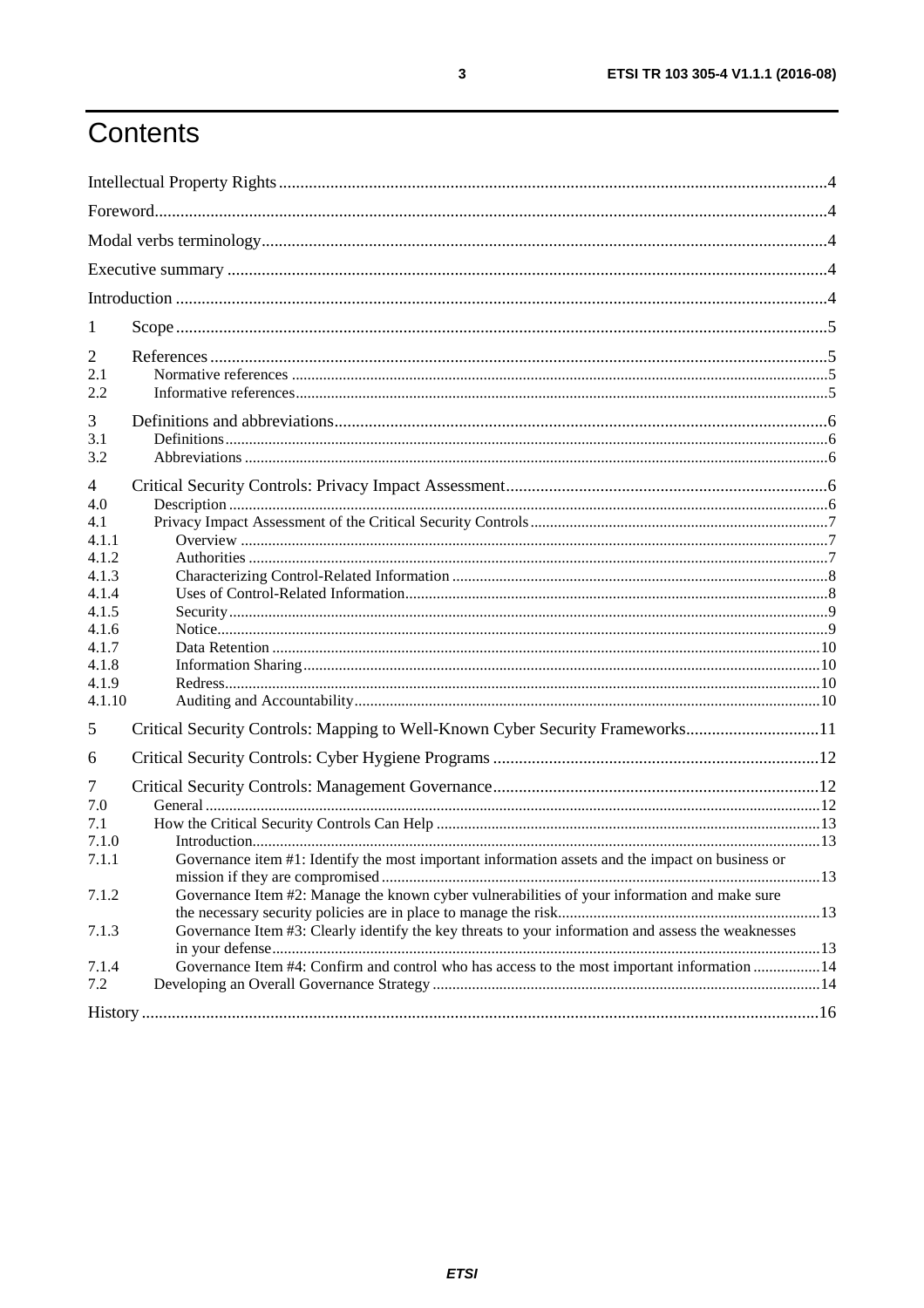### <span id="page-3-0"></span>Intellectual Property Rights

IPRs essential or potentially essential to the present document may have been declared to ETSI. The information pertaining to these essential IPRs, if any, is publicly available for **ETSI members and non-members**, and can be found in ETSI SR 000 314: *"Intellectual Property Rights (IPRs); Essential, or potentially Essential, IPRs notified to ETSI in respect of ETSI standards"*, which is available from the ETSI Secretariat. Latest updates are available on the ETSI Web server (<https://ipr.etsi.org/>).

Pursuant to the ETSI IPR Policy, no investigation, including IPR searches, has been carried out by ETSI. No guarantee can be given as to the existence of other IPRs not referenced in ETSI SR 000 314 (or the updates on the ETSI Web server) which are, or may be, or may become, essential to the present document.

### Foreword

This Technical Report (TR) has been produced by ETSI Technical Committee Cyber Security (CYBER).

The present document is part 4 of a multi-part deliverable. Full details of the entire series can be found in part 1 [[i.6](#page-4-0)].

## Modal verbs terminology

In the present document "**should**", "**should not**", "**may**", "**need not**", "**will**", "**will not**", "**can**" and "**cannot**" are to be interpreted as described in clause 3.2 of the [ETSI Drafting Rules](https://portal.etsi.org/Services/editHelp!/Howtostart/ETSIDraftingRules.aspx) (Verbal forms for the expression of provisions).

"**must**" and "**must not**" are **NOT** allowed in ETSI deliverables except when used in direct citation.

### Executive summary

The present document is an evolving repository for diverse facilitation mechanism guidelines for Critical Security Control implementations. These mechanisms initially include privacy impact assessment, mapping to well-known cybersecurity frameworks, Cyber Hygiene programs, and management governance.

### Introduction

The Critical Security Controls ("the Controls") exist within a larger cyber security ecosystem that relies on the Controls as critically important defensive measures. There are a variety of facilitation mechanisms that facilitate and encourage their use. This document provides a placeholder for such mechanisms, and initially includes four of them: Privacy Impact Assessment, Mapping to Well-Known Cyber Security Frameworks, Cyber Hygiene Programs, Management Governance.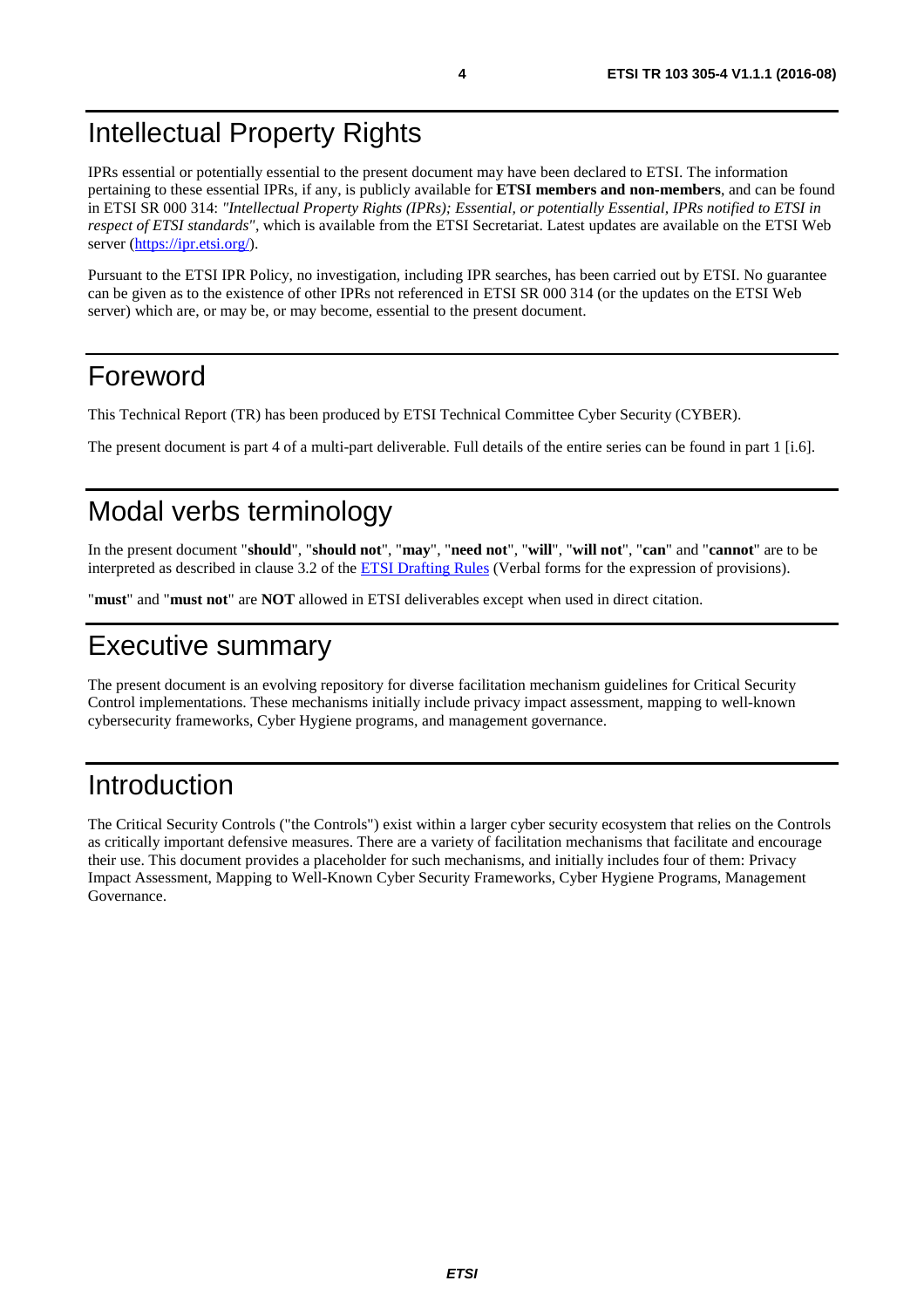### <span id="page-4-0"></span>1 Scope

The present document is an evolving repository for diverse facilitation mechanism guidelines for Critical Security Control implementations. These mechanisms initially include privacy impact assessment, mapping to well-known cyber security frameworks, Cyber Hygiene programs, and management governance.

The present document is also technically equivalent and compatible with the 6.0 version of the CIS Companion Guides and Controls appendices C, D, E and F which can be found at the website<https://www.cisecurity.org/critical-controls/> [i.1], [i.2].

### 2 References

#### 2.1 Normative references

Normative references are not applicable in the present document.

#### 2.2 Informative references

References are either specific (identified by date of publication and/or edition number or version number) or non-specific. For specific references, only the cited version applies. For non-specific references, the latest version of the reference document (including any amendments) applies.

NOTE: While any hyperlinks included in this clause were valid at the time of publication, ETSI cannot guarantee their long term validity.

The following referenced documents are not necessary for the application of the present document but they assist the user with regard to a particular subject area.

| [i.1]   | The Center for Internet Cybersecurity: "Toward A Privacy Impact Assessment (PIA) Companion<br>to the CIS Critical Security Controls" version 6, October 15, 2015.                                                      |  |  |
|---------|------------------------------------------------------------------------------------------------------------------------------------------------------------------------------------------------------------------------|--|--|
| NOTE:   | Available at https://www.cisecurity.org/critical-controls.cfm.                                                                                                                                                         |  |  |
| $[1.2]$ | The Center for Internet Cybersecurity: "Critical Security Controls for Effective Cyber Defense<br>Version 6.0" October 15, 2015.                                                                                       |  |  |
| NOTE:   | Available at https://www.cisecurity.org/critical-controls.cfm.                                                                                                                                                         |  |  |
| [i.3]   | U.S. Department of Homeland Security: "Fair Information Practice Principles (FIPPS)". See also,<br>NIST, "National strategy for trusted identities in cyberspace, Fair Information Practice Principles<br>$(FIPPs)$ ". |  |  |
| NOTE:   | Available at http://www.dhs.gov/publication/fair-information-practice-principles-fipps and<br>http://www.nist.gov/nstic/NSTIC-FIPPs.pdf.                                                                               |  |  |
| [i.4]   | Information and Privacy Commissioner of Ontario: "Introduction to PbD".                                                                                                                                                |  |  |
| NOTE:   | Available at https://www.privacybydesign.ca.                                                                                                                                                                           |  |  |
| [i.5]   | CIS National Campaign for Cyber Hygiene.                                                                                                                                                                               |  |  |
| NOTE:   | Available at https://www.cisecurity.org/cyber-pledge/.                                                                                                                                                                 |  |  |
| $[1.6]$ | ETSI TR 103 305-1: "CYBER; Critical Security Controls for Effective Cyber Defence; Part 1: The<br>Critical Security Controls".                                                                                         |  |  |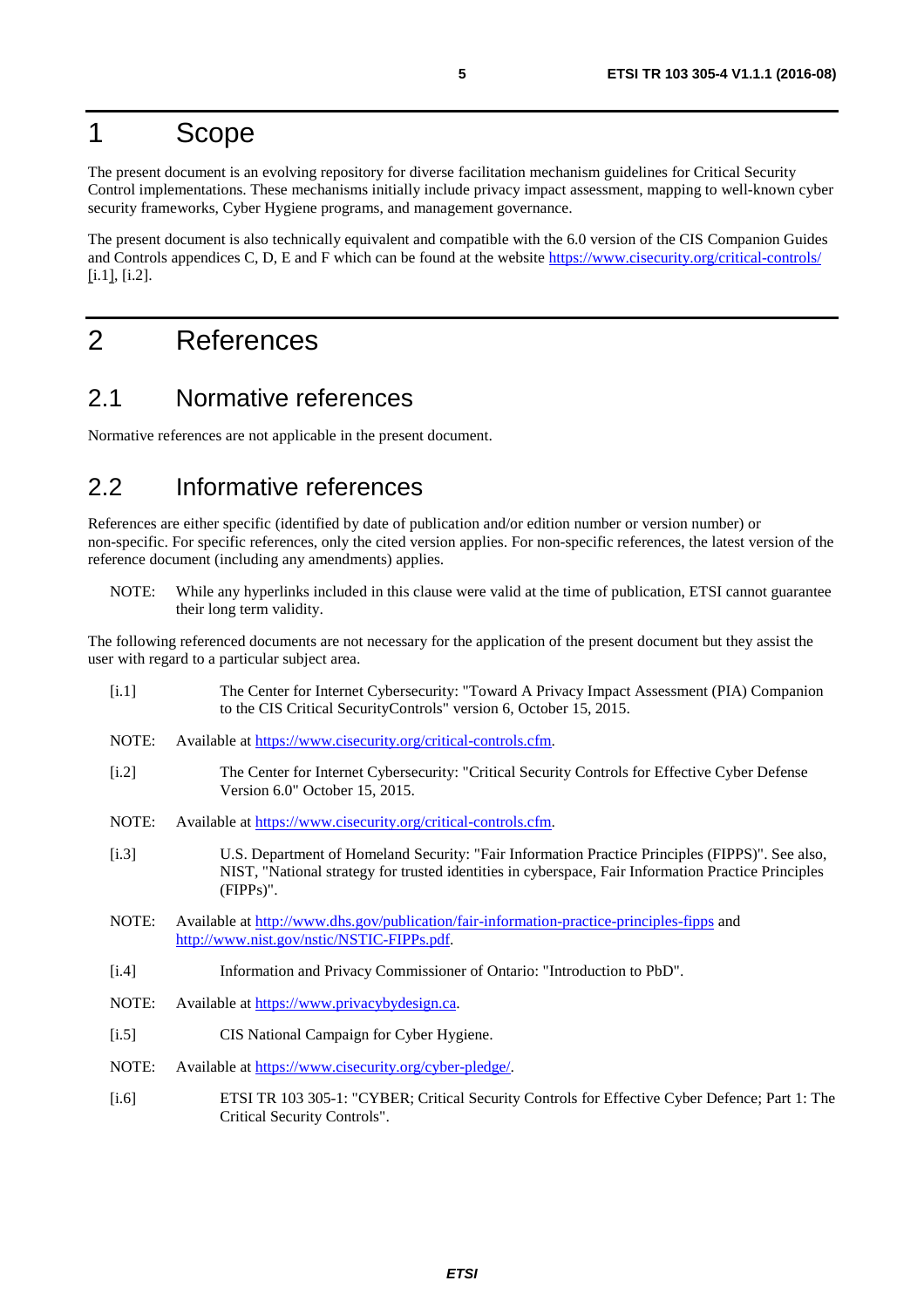## <span id="page-5-0"></span>3 Definitions and abbreviations

### 3.1 Definitions

For the purposes of the present document, the following terms and definitions apply:

**Critical Security Control (CSC):** specified capabilities that reflect the combined knowledge of actual attacks and effective defences of experts that are maintained by the Center for Internet Cybersecurity and found at the website <https://www.cisecurity.org/critical-controls/>

### 3.2 Abbreviations

For the purposes of the present document, the following abbreviations apply:

| AC          | Access Control (NIST)                                   |
|-------------|---------------------------------------------------------|
| AE          | Anomalies and Events (NIST)                             |
| AM          | <b>Asset Management (NIST)</b>                          |
| AN          | Analysis (NIST)                                         |
| <b>ASD</b>  | Australian Signals Directorate                          |
| AT          | Awareness and Training (NIST)                           |
| <b>CDM</b>  | Continuous Diagnostic and Mitigation                    |
| <b>CIS</b>  | Center for Internet Security                            |
| CM          | Continuous Monitoring (NIST)                            |
| <b>CSC</b>  | Critical Security Control or Capability                 |
| CSF         | Cybersecurity Framework (NIST)                          |
| <b>DHS</b>  | Department of Homeland Security                         |
| DP          | Detection Processes (NIST)                              |
| DS.         | Data Security (NIST)                                    |
| <b>FIP</b>  | Fair Information Practice principles                    |
| <b>IM</b>   | Improvements                                            |
| IP          | <b>Information Protection</b>                           |
| <b>IT</b>   | <b>Information Technology</b>                           |
| MI          | Mitigation (NIST)                                       |
| <b>NIST</b> | National Institute of Standards and Technology          |
| <b>NIST</b> | National Institute of Standards and Technology          |
| <b>PIA</b>  | Privacy Impact Assessment                               |
| PII         | Personally identifiable information                     |
| <b>PT</b>   | Principle of Transparency; Protective Technology (NIST) |
| RA          | <b>Risk Assessment</b>                                  |
| RP          | <b>Recovery Planning</b>                                |
| <b>SORN</b> | <b>Statement of Records Notice</b>                      |

## 4 Critical Security Controls: Privacy Impact Assessment

### 4.0 Description

An effective posture of enterprise cybersecurity need not, and, indeed, should not compromise individual privacy. Many laws, regulations, guidelines, and recommendations exist to safeguard privacy, and enterprises will, in many cases, adapt their existing policies on privacy as they apply the Controls.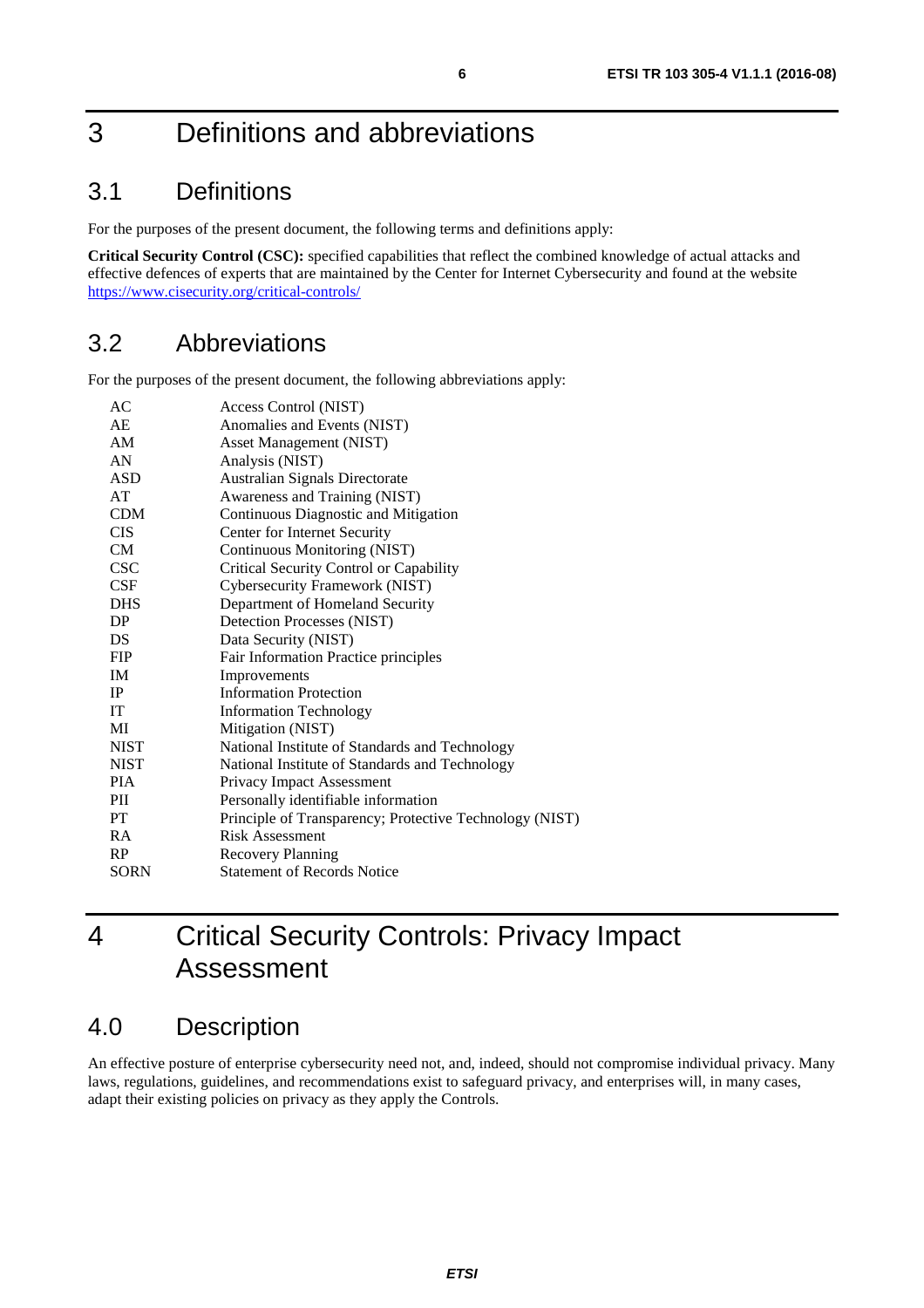<span id="page-6-0"></span>At a minimum, use of the Controls should conform to the general principles embodied in the *Fair Information Practice principles* (FIPs) [[i.3](#page-4-0)] and in *Privacy by Design* [[i.4](#page-4-0)]. All enterprises that apply the Controls should undertake - and make available to stakeholders - privacy impact assessments of relevant systems to ensure that appropriate protections are in place as the Controls are implemented. Every enterprise should also regularly review these assessments as material changes to its cybersecurity posture are adopted. The aim is to assess and mitigate the major potential privacy risks associated with implementing specific Controls as well as evaluate the overall impact of the Controls on individual privacy.

To assist enterprises in efforts to conduct a privacy impact assessment when implementing the Controls and to contribute to the establishment of a more general reference standard for privacy and the Controls, the CIS convenes technical and privacy experts to review each Control and offer recommendations for best practice. The following framework guides this efforts and provides an outline for a Privacy Impact Assessment.

### 4.1 Privacy Impact Assessment of the Critical Security Controls

#### 4.1.1 Overview

*Outline the purpose of each Control and provide justification for any actual or potential intersection with privacysensitive information:* 

- Where possible, identify how technologies, procedures, and data flows are used to implement the Control. Provide a brief description of how the Control generally collects and stores information. Identify the type of data collected by the Control and the kinds of information that can be derived from this data. In discussing how the Control might collect and use PII, include a typical transaction that details the life cycle of that PII from collection to disposal.
- Describe the measures necessary to protect privacy data and mitigate any risks of unauthorized access or inadvertent disclosure of the data. The aim here is not to list every possible risk to privacy, but rather, to provide a holistic view of the risks to privacy that could arise from implementation of the Control.
- Describe any potential ad-hoc or routine information sharing that will result from the implementation of the Control both within the enterprise and with external sharing partners. Also describe how such external sharing is compatible with the original collection of the information, and what agreements would need to be in place to support this sharing.

#### 4.1.2 Authorities

*Identify the legal authorities or enterprise policies that would permit or, conversely, limit or prohibit the collection or use of information by the Control:* 

- List the statutory and regulatory authorities that would govern operation of the Control, including the authorities to collect the information identified above. Explain how the statutory and regulatory authorities permit or would limit collection and use of the information or govern geographic storage requirements. If the Control would conceivably collect Personally Identifiable Information (PII), also identify the specific statutory authority that would permit such collection.
- Would the responsible office of an enterprise be able to rely on authorities of another parent organization, subsidiary, partner or agency?
- Might the information collected by the Control be received from a foreign user, organization or government? If so, do any international agreement, contract, privacy policy or memorandum of understanding exist to support or otherwise govern this collection?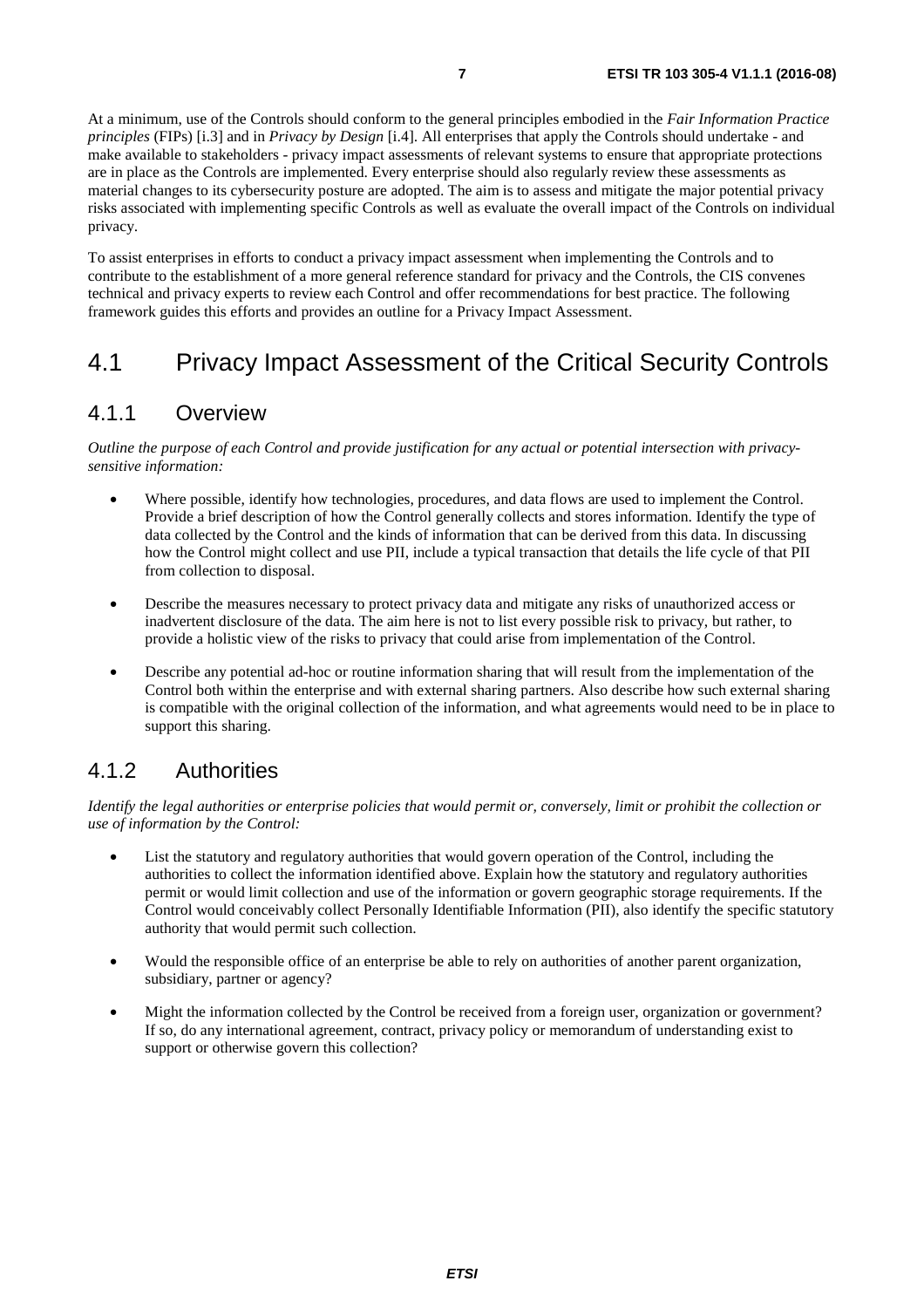#### <span id="page-7-0"></span>4.1.3 Characterizing Control-Related Information

*Identify the type of data the Control collects, uses, disseminates, or maintains:* 

- For each Control, identify both the categories of technology sources, logs, or individuals from whom information would be collected, and, for each category, list any potential PII, that might be gathered, used, or stored to support the Control:
	- Relevant information here includes (but is not limited to): name; date of birth; mailing address; telephone numbers; social security number; e-mail address; mother's maiden name; medical records locators; bank account numbers; health plan beneficiaries; any other account numbers; certificates or other license numbers; vehicle identifiers, including license plates; marriage records; civil or criminal history information; medical records; device identifiers and serial numbers; education records; biometric identifiers; photographic facial images; or any other unique identifying number or characteristic.
- If the output of the Control, or system on which it operates, creates new information from data collected (for example, a scoring, analysis, or report), might this new information have privacy implications? If so, perform the same above analysis on the newly created information.
- If the Control uses information from commercial sources or publicly available data to enrich other data collected, explain how this information might be used:
	- Commercial data includes information from data aggregators (such as threat feeds, or malware databases), or from social networking sources where the information was originally collected by a private organization.
	- Publicly available data includes information obtained from the internet, news feeds, or from state or local public records, such as court records where the records are received directly from the state or local agency, rather than from a commercial data aggregator.
	- Identify scenarios with this enriched data might derive data that could have privacy implications. If so, perform the same above analysis on the newly created information.
- Identify and discuss the privacy risks for Control information and explain how they are mitigated. Specific risks may be inherent in the sources or methods of collection.
- Consider the following Fair Information Practice principles (FIPs):
	- *Principle of Purpose Specification:* Explain how the collection of PII by the Control links to the cybersecurity needs of the enterprise.
	- *Principle of Minimization:* Is the PII data directly relevant and necessary to accomplish the specific purposes of the Control?
	- *Principle of Individual Participation:* Does the Control, to the extent possible and practical, collect PII directly from individuals?

#### 4.1.4 Uses of Control-Related Information

*Describe the Control's use of PII or privacy protected data. Describe how and why the Control uses this data:* 

- List likely uses of the information collected or maintained, both internal and external to the enterprise. Explain how and why different data elements will be used. If Social Security numbers are collected for any reason, for example, describe why such collection is necessary and how such information would be used. Describe types of procedures and protections to be in place to ensure that information is handled appropriately, and policies that need to be in place to provide user notification.
- Does the Control make use of technology to conduct electronic searches, queries, or analyses in a database to discover or locate a predictive pattern or an anomaly? If so, describe what results would be achieved and if there would be possibility of privacy implications.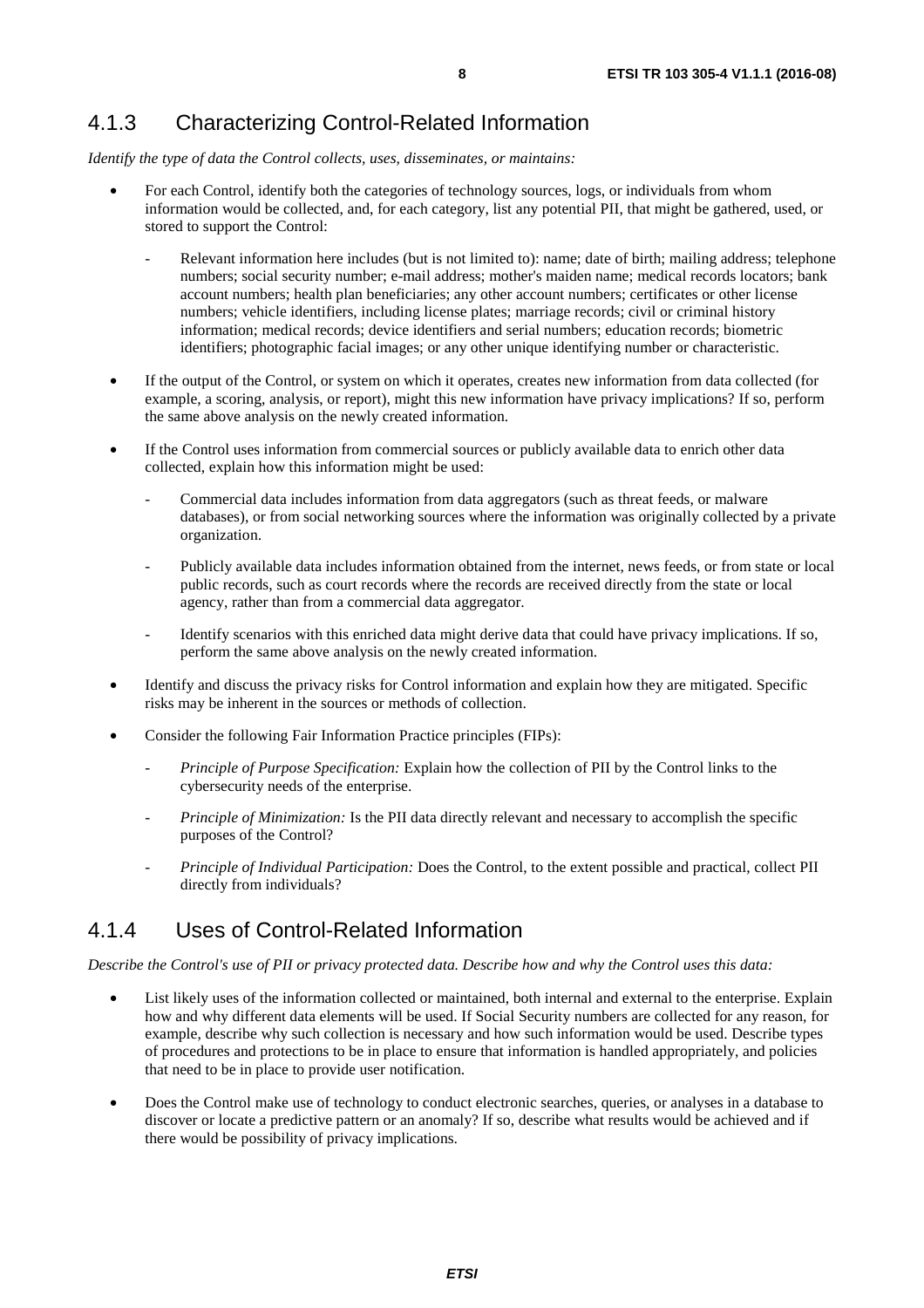- <span id="page-8-0"></span>• Some Controls require the processing of large amounts of information in response to user inquiry or programmed functions. The Controls may help identify data that were previously not identifiable and may generate the need for additional research by analysts or other employees. Some Controls are designed to perform complex analytical tasks resulting in other types of data, matching, relational analysis, scoring, reporting, or pattern analysis.
- Discuss the results generated by the uses described above, including link analysis, scoring, or other analyses. These results may be generated electronically by the information system, or manually through review by an analyst. Would these results potentially have privacy implications?
- Are there other offices or departments within or connected to the enterprise that would receive any data generated? Would there be privacy implications to their use or collection of this data?
- Consider the following FIPs:
	- *Principle of Transparency:* Is the PIA and related policies clear about the uses of information generated by the Control?
	- *Principle of Use Limitation*: Is the use of information contained in the system relevant to the mission of the Control?

#### 4.1.5 Security

*Complete a security plan for the information system(s) supporting the Control:* 

- Is there appropriate guidance when implementing the Control to ensure that appropriate physical, personnel, IT, and other safeguards are in place to protect privacy protected data flowing to and generated from the Control?
- Consider the following Fair Information Practice principle:
	- *Principle of Security*: Is the security appropriate and proportionate to the protected data?

#### 4.1.6 Notice

*Identify if any notice to individuals should be put in place regarding implementation of the Control, PII collected, the right to consent to uses of information, and the right to decline to provide information (if practicable):* 

- Define how the enterprise might require notice to individuals prior to the collection of information.
- Enterprises often provide written or oral notice to employees, customers, shareholders, and other stakeholders before they collect information from individuals. In the U.S. government, that notice may include a posted privacy policy, a Privacy Act statement, a Privacy Impact Assessment, or a Statement of Records Notice (SORN) published in the *U.S. Federal Register*. For private companies, collecting information from consumers, publicly available privacy policies are used. Describe what notice might be relevant to individuals whose information might be collected by the Control.
- If notice might not, or cannot be provided, define if one is required or how it can be mitigated. For certain law enforcement operations, notice may not be appropriate - enterprises would then explain how providing direct notice to the individual at the time of collection would undermine a law enforcement mission.
- Discuss how the notice provided corresponds to the purpose of the Control and the declared uses. Discuss how the notice given for the initial collection is consistent with the stated use(s) of the information. Describe how implementation of the Control mitigates the risks associated with potentially insufficient notice and opportunity to decline or consent.
- Consider the following FIPs:
	- *Principle of Transparency*: Will this Control allow sufficient notice to be provided to individuals?
	- *Principle of Use Limitation:* Is the information used only for the purpose for which notice was provided either directly to individuals or through a public notice? What procedures can be put in place to ensure that information is used only for the purpose articulated in the notice?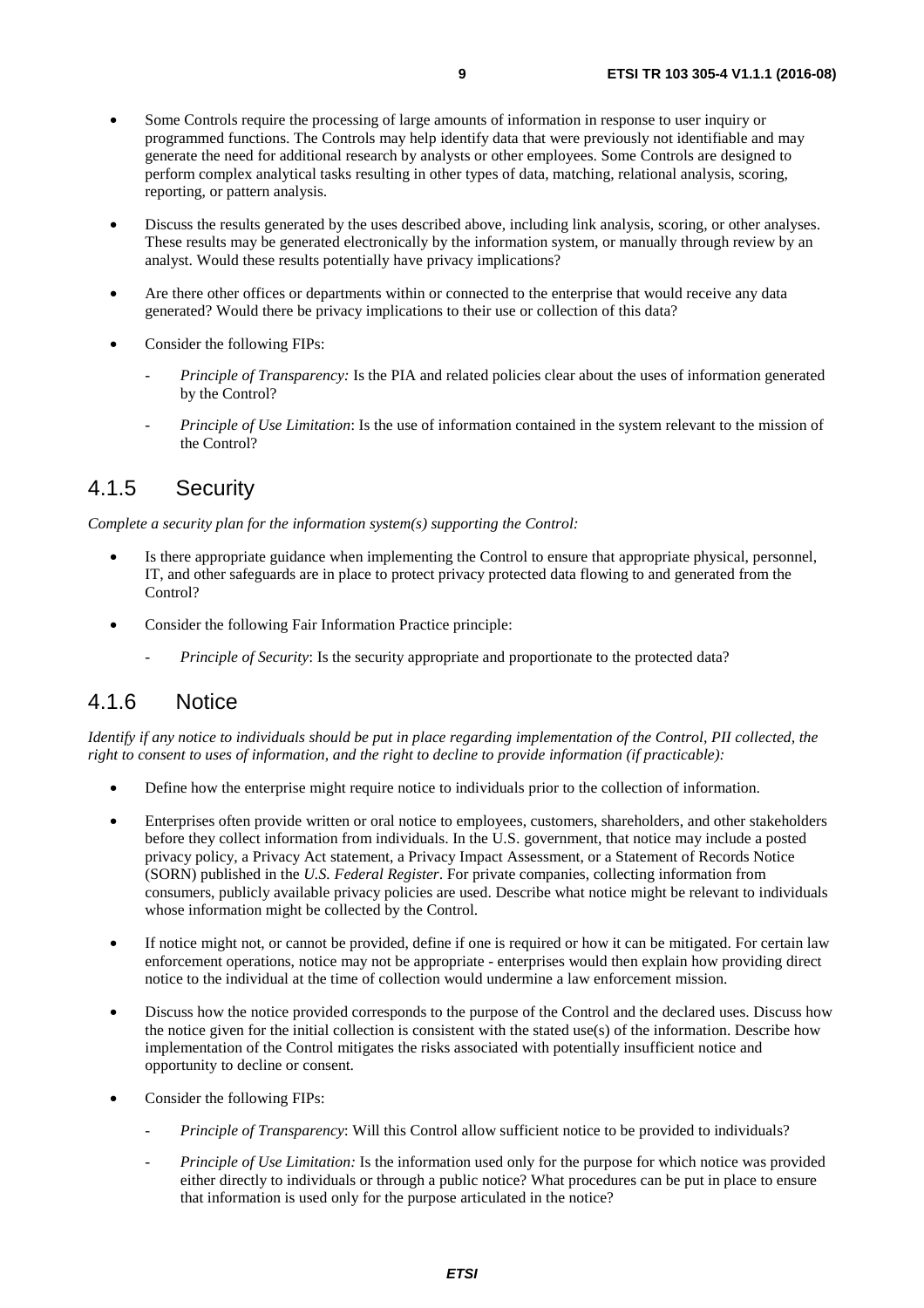<span id="page-9-0"></span>- *Principle of Individual Participation*: Will the enterprise be required to provide notice to individuals regarding redress, including access and correction, including other purposes of notice such as types of information and controls over security, retention, disposal, etc.?

#### 4.1.7 Data Retention

*Will there be a requirement to develop a records retention policy, subject to approval by the appropriate enterprise authorities (e.g. management, Board), to govern information gathered and generated by the Control?* 

- Consider the following FIPs below to assist in providing a response:
	- *Principle of Minimization:* Does the Control have the capacity to use only the information necessary for declared purposes? Would the Control be able to manage PII retained only for as long as necessary and relevant to fulfil the specified purposes?
	- *Principle of Data Quality and Integrity:* Does the PIA describe policies and procedures required by an organization for how PII is purged once it is determined to be no longer relevant and necessary?

#### 4.1.8 Information Sharing

*Describe the scope of the information sharing within and external to the enterprise that could be required to support the Control. External sharing encompasses sharing with other businesses, vendors, private sector groups, or federal, state, local, tribal, and territorial government, as well as with governments or official agencies of other countries:*

- For state or local government agencies, or private sector organizations list the general types that might be applicable for the Control, rather than the specific names.
- Describe any agreements that might be required for an organization to conduct information sharing as part of normal enterprise operations.
- Discuss the privacy risks associated with the sharing of information outside of the enterprise. How can those risks be mitigated?
- Discuss how the sharing of information is compatible with the stated purpose and use of the original collection for the Control.

#### 4.1.9 Redress

*Enterprises should have in place procedures for individuals to seek redress if they believe their PII may have been improperly or inadvertently disclosed or misused through implementation of the Controls. These procedures may include allowing them to file complaints about what data is collected or how it is used:* 

- Consider the following issue that falls under the FIP principle of *Individual Participation*:
	- Can a mechanism be applied by which an individual can prevent PII obtained for one purpose from being used for other purposes without the individual's knowledge?

#### 4.1.10 Auditing and Accountability

*Describe what technical and policy based safeguards and security measures might be needed to support the Control. Include an examination of technical and policy safeguards, such as information sharing protocols, special access restrictions, and other controls:* 

- Discuss whether the Control allows for self-audits, permits third party audits, or allows real time or forensic reviews by appropriate oversight agencies.
- Do the IT systems supporting the Control have automated tools to indicate when information is possibly being misused?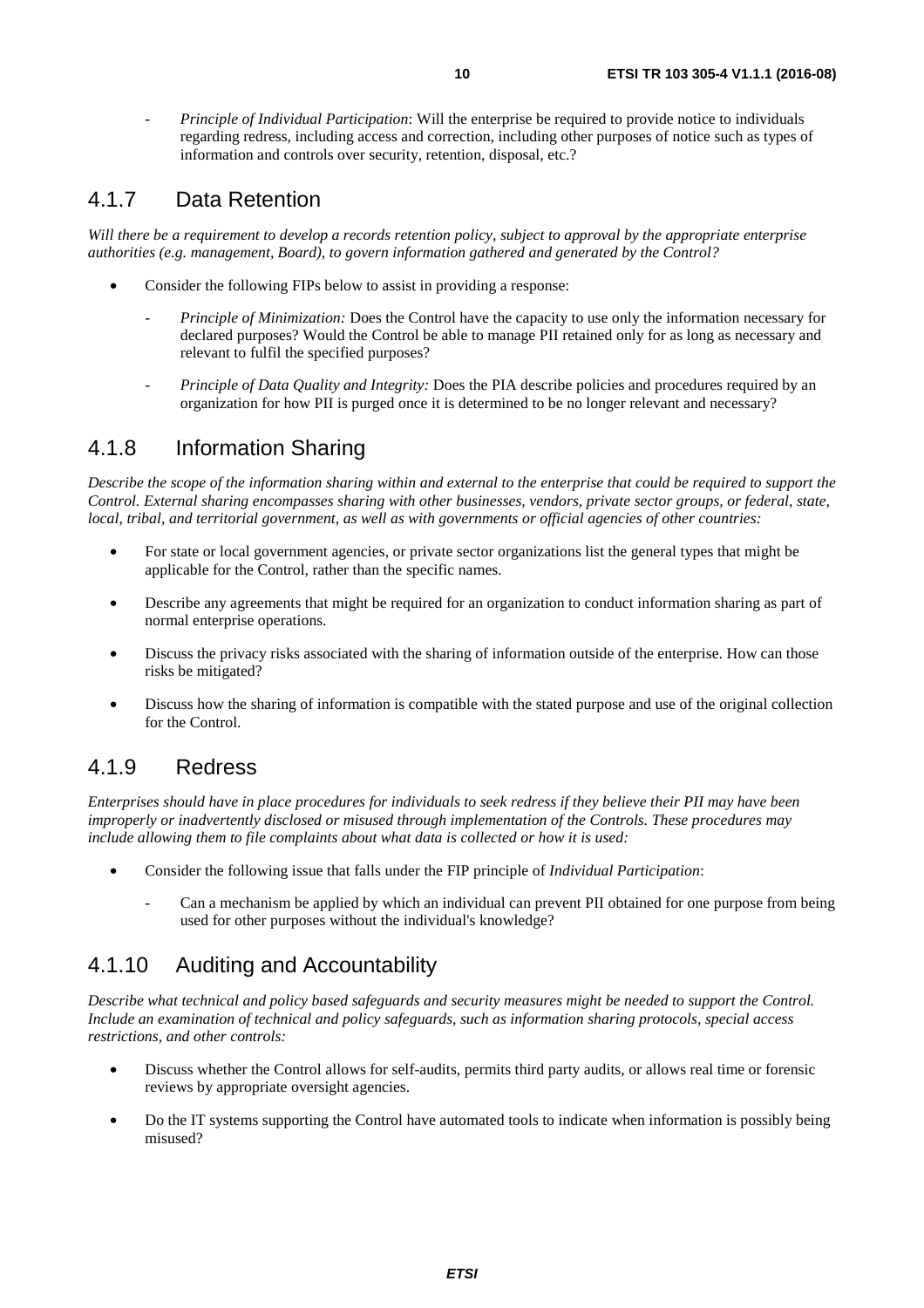- <span id="page-10-0"></span>• Describe what requirements for privacy training should be provided to users either generally or specifically relevant to the Control, including information handling procedures and sensitivity of information. Discuss how individuals who have access to PII collected or generated by the Control should be trained to appropriately handle that information.
- Discuss the types of processes and procedures necessary to review and approve information sharing agreements, new uses of Control information, and new access to Control information by other parties.

### 5 Critical Security Controls: Mapping to Well-Known Cyber Security Frameworks

Since its release in February 2014, the NIST *Framework for Improving Critical Infrastructure Cybersecurity* has become well-known as a major part of national conversations about cybersecurity for critical infrastructure (and beyond). It represents an important step towards large-scale and specific improvements in national security. The Critical Security Controls are called out in the NIST Framework as one of the "Informative References" that can be used to drive specific implementation.

The NIST Framework is true to the dictionary definition of its name - "a set of principles, ideas, etc. that you use when you are forming your decisions and judgments" - and it provides a way to organize, conduct, and drive the conversation about security goals and improvements, for individual enterprises and across communities of enterprises. However, it does not include any specific risk management process, or specify any priority of action. Those "decisions and judgments" are left to the adopter to manage for their specific situation and context.

For the vast majority of enterprises, the best approach to solving these problems is to tackle them as a community - not enterprise-by-enterprise. Below is an example of the working aids maintained to help communities leverage the Framework. This chart shows the mapping from the Critical Security Controls (Version 6.0) into the most relevant NIST CSF (Version 1.0) Core Functions and Categories.

|                                                                           | <b>Cybersecurity Framework (CSF) Core</b> |                |               |                |                |
|---------------------------------------------------------------------------|-------------------------------------------|----------------|---------------|----------------|----------------|
| <b>Critical Security Controls (V6.0)</b>                                  | <b>Identify</b>                           | <b>Protect</b> | <b>Detect</b> | <b>Respond</b> | <b>Recover</b> |
| CSC 1: Inventory of Authorized and<br><b>Unauthorized Devices</b>         | <b>AM</b>                                 |                |               |                |                |
| CSC 2: Inventory of Authorized and<br><b>Unauthorized Software</b>        | AM                                        |                |               |                |                |
| CSC 3: Secure Configuration of End user<br>devices                        |                                           | IP             |               |                |                |
| CSC 4: Continuous Vulnerability<br>Assessment and Remediation             | <b>RA</b>                                 |                | CМ            | MI             |                |
| CSC 5: Controlled Use of Administrative<br>Privileges                     |                                           | <b>AC</b>      |               |                |                |
| CSC 6: Maintenance, Monitoring, and<br>Analysis of Audit Logs             |                                           |                | AE            | AN.            |                |
| CSC 7: Email and Web Browser<br>Protections                               |                                           | PT             |               |                |                |
| <b>CSC 8: Malware Defense</b>                                             |                                           | <b>PT</b>      | <b>CM</b>     |                |                |
| CSC 9: Limitation and Control of Network<br>Ports, Protocols, and Service |                                           | IP             |               |                |                |
| CSC 10: Data Recovery Capability                                          |                                           |                |               |                | <b>RP</b>      |
| CSC 11: Secure Configuration of<br><b>Network Devices</b>                 |                                           | IP             |               |                |                |
| CSC 12: Boundary Defense                                                  |                                           |                | DP            |                |                |
| CSC 13: Data Protection                                                   |                                           | <b>DS</b>      |               |                |                |
| CSC 14: Controlled Access Based on<br>Need to Know                        |                                           | AC             |               |                |                |
| CSC 15: Wireless Access Control                                           |                                           | <b>AC</b>      |               |                |                |
| CSC 16: Account Monitoring and Control                                    |                                           | AC             | <b>CM</b>     |                |                |
| CSC 17: Security Skills Assessment and<br><b>Appropriate Training</b>     |                                           | AT             |               |                |                |
| CSC 18: Application Software Security                                     |                                           | IP             |               |                |                |

#### **Table 1: CSC controls mapping to NIST Cybersecurity Framework (CSF) Core**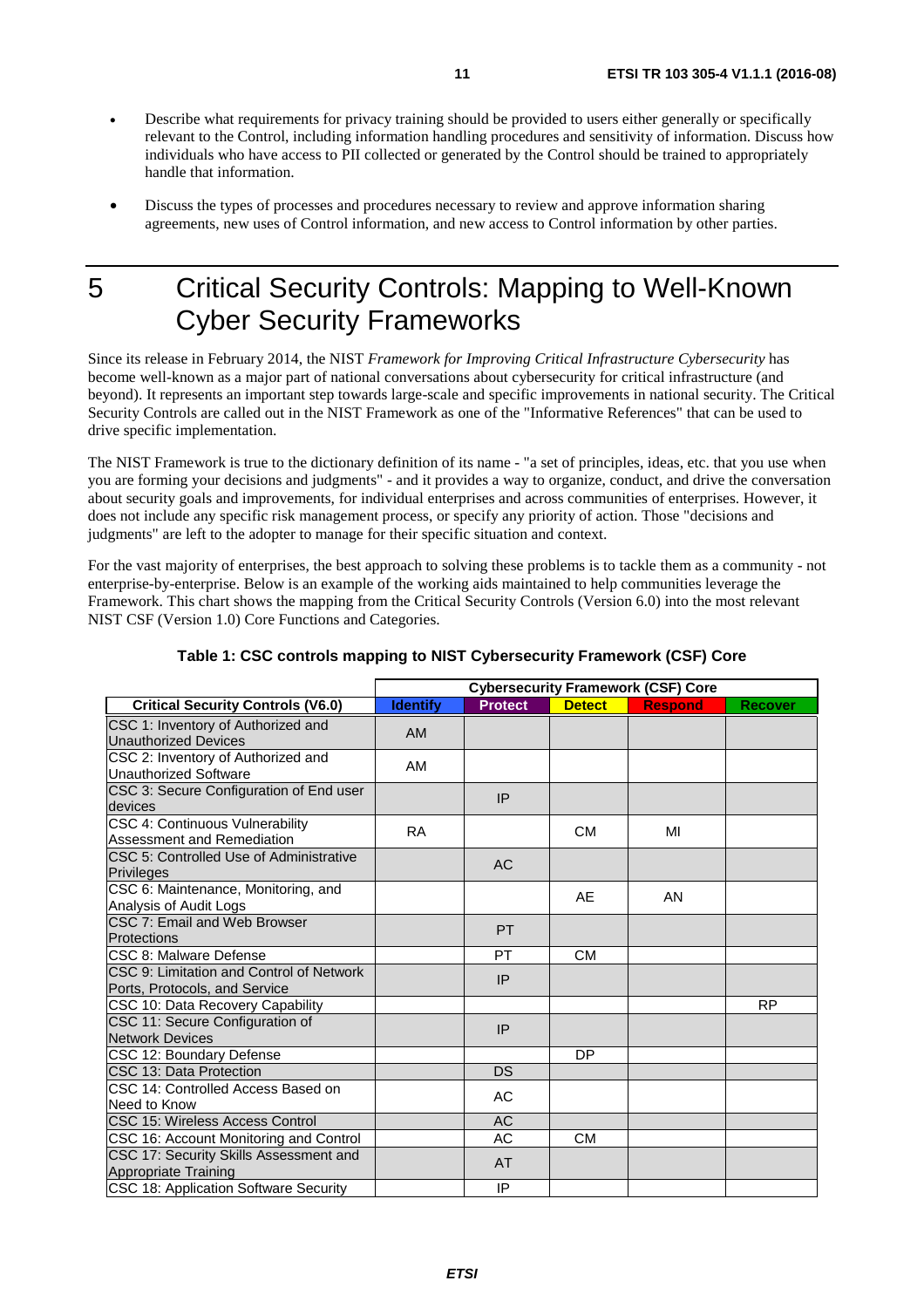<span id="page-11-0"></span>

|                                                      |          |                |               | <b>Cybersecurity Framework (CSF) Core</b> |                |
|------------------------------------------------------|----------|----------------|---------------|-------------------------------------------|----------------|
| <b>Critical Security Controls (V6.0)</b>             | ldentifv | <b>Protect</b> | <b>Detect</b> | <b>Respond</b>                            | <b>Recover</b> |
| CSC 19: Incident Response and<br>Management          |          |                | AF            | RP                                        |                |
| ICSC 20: Penetration Tests and Red<br>Team Exercises |          |                |               | ΙM                                        | ΙM             |

## 6 Critical Security Controls: Cyber Hygiene Programs

National Campaigns for Cyber Hygiene have been developed to provide a plain-language, accessible, and low-cost foundation for implementation of the Critical Security Controls. [\[i.5\]](#page-4-0) Although the Controls already simplify the challenges of cyber defense by creating community priorities and action, many enterprises are starting from a very basic level of security.

Such a Campaign starts with a few basic questions that corporate and government leaders should be able to answer:

- What is connected to their systems and networks? (CSC 1).
- What software is running (or trying to run) on their systems and networks? (CSC 2).
- Are their systems continuously managed using "known good" configurations? (CSC 3).
- Is someone continuously looking for and managing "known bad" software? (CSC 4).
- Do limits and tracking exist for the people who have the administrative privileges to change, bypass, or override security settings? (CSC 5).

These questions, and the actions required to answer them, are represented in "plain language" by the Top 5 Priorities of the Campaign: **"Count, Configure, Control Patch, Repeat"**. Documentation and "toolkits" exist to guide implementation [\[i.5](#page-4-0)].

Although the language is simple, each of these questions is associated with a primary Control that provides an action plan. The Campaign is also designed to be in alignment with the first 5 of the Critical Security Controls, the Australian Signals Directorate's (ASD) "Top Four Strategies to Mitigate Targeted Intrusions, and the DHS Continuous Diagnostic and Mitigation (CDM) Program. This provides a strong and defendable basis for the Campaign Priorities, a growth path for maturity beyond these basic actions, and the benefits of a large community of experts, users, and vendors.

## 7 Critical Security Controls: Management Governance

### 7.0 General

Cybersecurity governance is a key responsibility senior management in any organization, and it should be an integral part of overall enterprise governance. Because of its dynamic nature, cybersecurity governance should also be aligned with an *operational* cybersecurity framework.

To exercise effective governance, executives should have a clear understanding of what to expect from their information security program. They need to know how to direct the implementation, evaluate their own status with regard to existing security programs, and determine the strategy and objectives of an effective security program.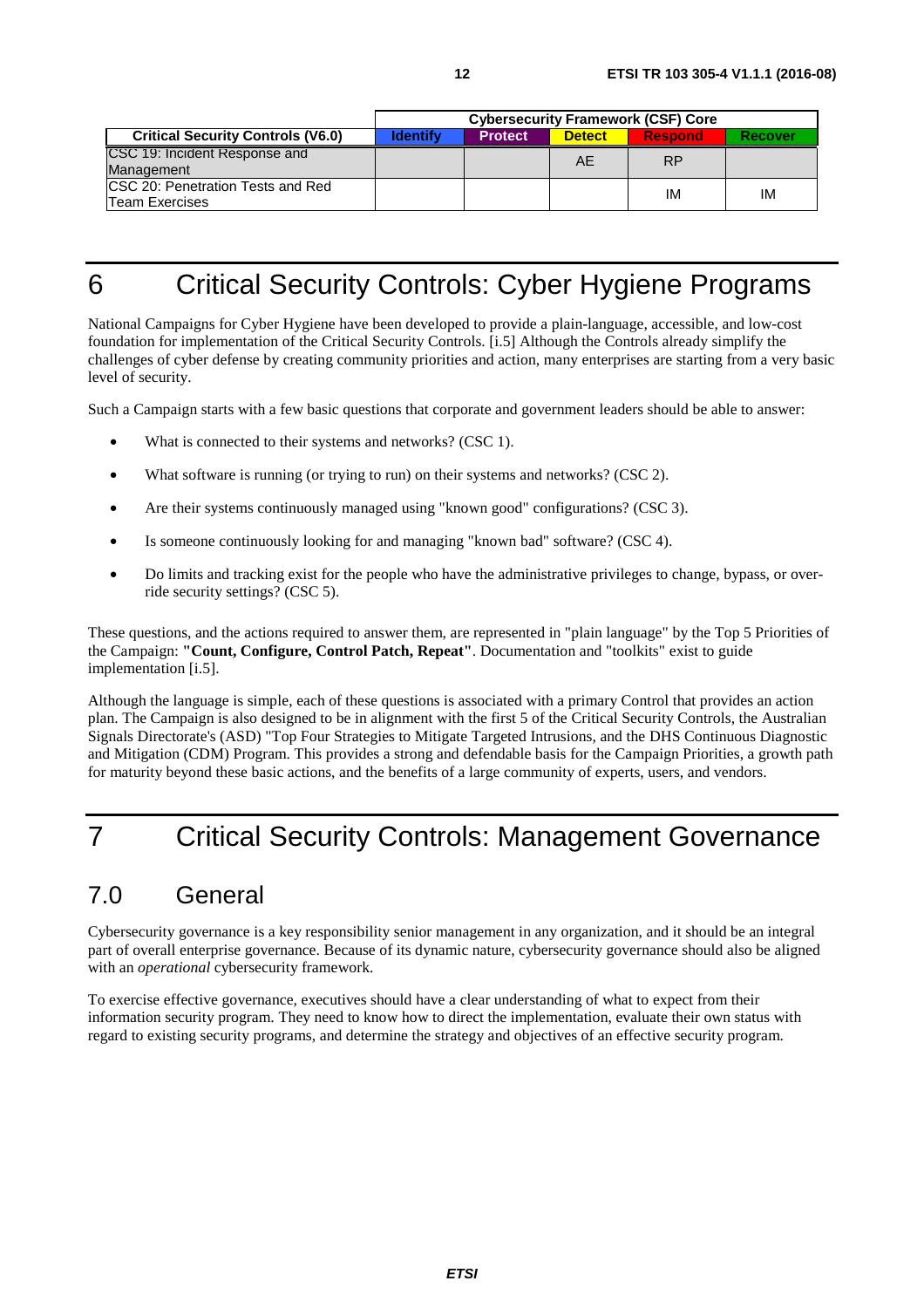#### <span id="page-12-0"></span>7.1.0 Introduction

The Controls are actionable, automated activities that detect and prevent attacks against a network and the most important data. They support enterprise security governance programs by bridging the gap from an executive view of business risk to a technical view of specific actions and operational controls to manage those risks. Key executive concerns about information security risks can be translated into specific programs for security improvement, and also into day-to-day security tasks for front-line personnel. This allows better alignment top-to-bottom of corporate risk management. Also, since the Controls are created and supported by a large independent community of practitioners and vendors, they provide a specific, supported, and open baseline for measurement and negotiation about security improvement - one that is demonstrably in alignment with essentially all formal regulatory, governance and oversight frameworks.

To help improve an organization's ability to manage information risks, some sample steps are listed below to help align organization governance concerns with the implementation of security controls. These examples identify the primary, but not the only, Critical Security Controls to be implemented.

#### 7.1.1 Governance item #1: Identify the most important information assets and the impact on business or mission if they are compromised

Information is the lifeblood of every modern enterprise, and the movement, storage, and control of that information is inextricably bound to the use of Information Technology. Therefore the following Critical Security Controls are the primary means to track and control the system components that manage the flow, presentation and use of information:

- CSC 1: Inventory of Authorized and Unauthorized Devices.
- CSC 2: Inventory of Authorized and Unauthorized and Software.

#### 7.1.2 Governance Item #2: Manage the known cyber vulnerabilities of your information and make sure the necessary security policies are in place to manage the risk

At a minimum, you should be able to identify and manage the large volume of *known* flaws and vulnerabilities found in Information Technology and processes. The following Critical Security Controls are the primary means to establish a baseline of responsible practices that can be measured, managed, and reported:

- CSC 3: Secure Configurations of Hardware and Software.
- CSC 4: Continuous Vulnerability Assessment and Remediation.

#### 7.1.3 Governance Item #3: Clearly identify the key threats to your information and assess the weaknesses in your defense

Threats to information, systems, and processes evolve constantly. The following Critical Security Controls are the primary means to establish a baseline of responsible practices that can be measured, managed, and reported:

- CSC 8: Malware Defenses.
- CSC 20: Penetration Tests and Red Team Exercises.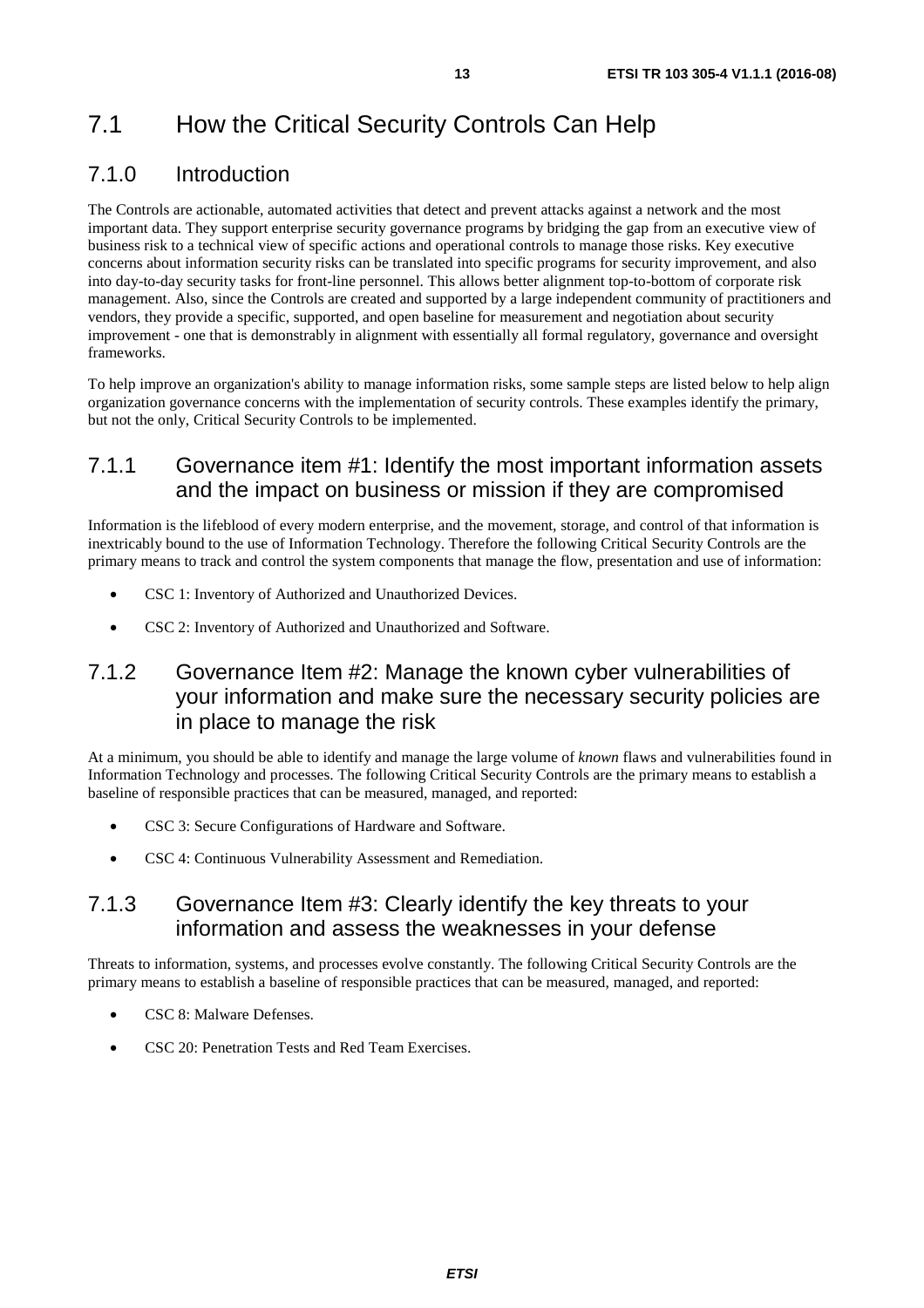#### <span id="page-13-0"></span>7.1.4 Governance Item #4: Confirm and control who has access to the most important information

Ensuring that the right people have access to corporate data and ensuring privileges are managed accurately can reduce the impact of unauthorized access, both from internal threats and external. The following Critical Security Controls are the primary means to establish a baseline of responsible practices to identify needs and manage access:

- CSC 5: Controlled Use of Administrative Privileges.
- CSC 14: Controlled Access Based on the Need to Know.

A fundamental goal of information security is to reduce adverse impacts on the organization to an acceptable level of risk. Therefore, a crucial metric comprises the adverse impacts of information security incidents experienced by the company. An effective security program will show a trend of impact reduction. Quantitative measures can include trend analysis of impacts over time.

### 7.2 Developing an Overall Governance Strategy

While the Critical Security Controls provide an effective way to plan, prioritize, and implement primarily *technical* controls for cyberdefense, they are best used as part of a holistic information governance program - one that also addresses policies, standards, and guidelines that support technical implementations. For example, conducting an inventory of devices on the network is an important technical best practice, but an organization should also define and publish policies and processes that clearly communicate to employees the purpose of these controls, what is expected of them and the role they play in protecting the organization's interests.

The following topics provide a useful framework for developing your overall governance strategy. Based on experience, these are prioritized based on their impact in building and supporting an effective information assurance program:

- **Executive Sponsorship:** Develop information assurance charters with roles and responsibilities, steering committees, and board of director briefings to establish support and leadership from executives.
- **Information Assurance Program Management:** Define management and resource allocation controls, such as budgeting, and prioritization to govern information assurance programs under executive sponsorship.
- **Information Assurance Policies and Standards Management:** Define and document policies and standards to provide detailed guidance regarding how security controls will be completed to promote consistency in defense.
- **Data Classification:** Identify, prioritize and label data assets, including analog or physical assets.
- **Risk Management:** Identify thoughtful and purposeful defense strategies based on priority decisions on how best to defend valuable data assets.
- **Compliance and Legal Management:** Address compliance requirements based on the regulatory and contractual requirements placed on the organization.
- **Security Awareness and Education:** Establish education plans for all workforce members to ensure that they have the necessary skills to protect information assets as a part of their responsibilities.
- **Audit and Assessment Management:** Conduct audits and assessments to ensure that information assurance efforts are consistent with the standards defined and to assist efforts to manage risk.
- **Personnel and Human Resources Management:** Specify personnel and human resources controls to manage the way people interact with data assets. People, as well as technology controls, are critical for the defense of information assets.
- **Budgets and Resource Management:** Allocate appropriate resources in order to be effective at defense. Information assurance architectures are vital for defense, but without budgets and resources, such plans will never be effective.
- **Physical Security:** Protect the equipment, buildings, and locations where data assets are stored to provide a foundation for the logical security of data assets.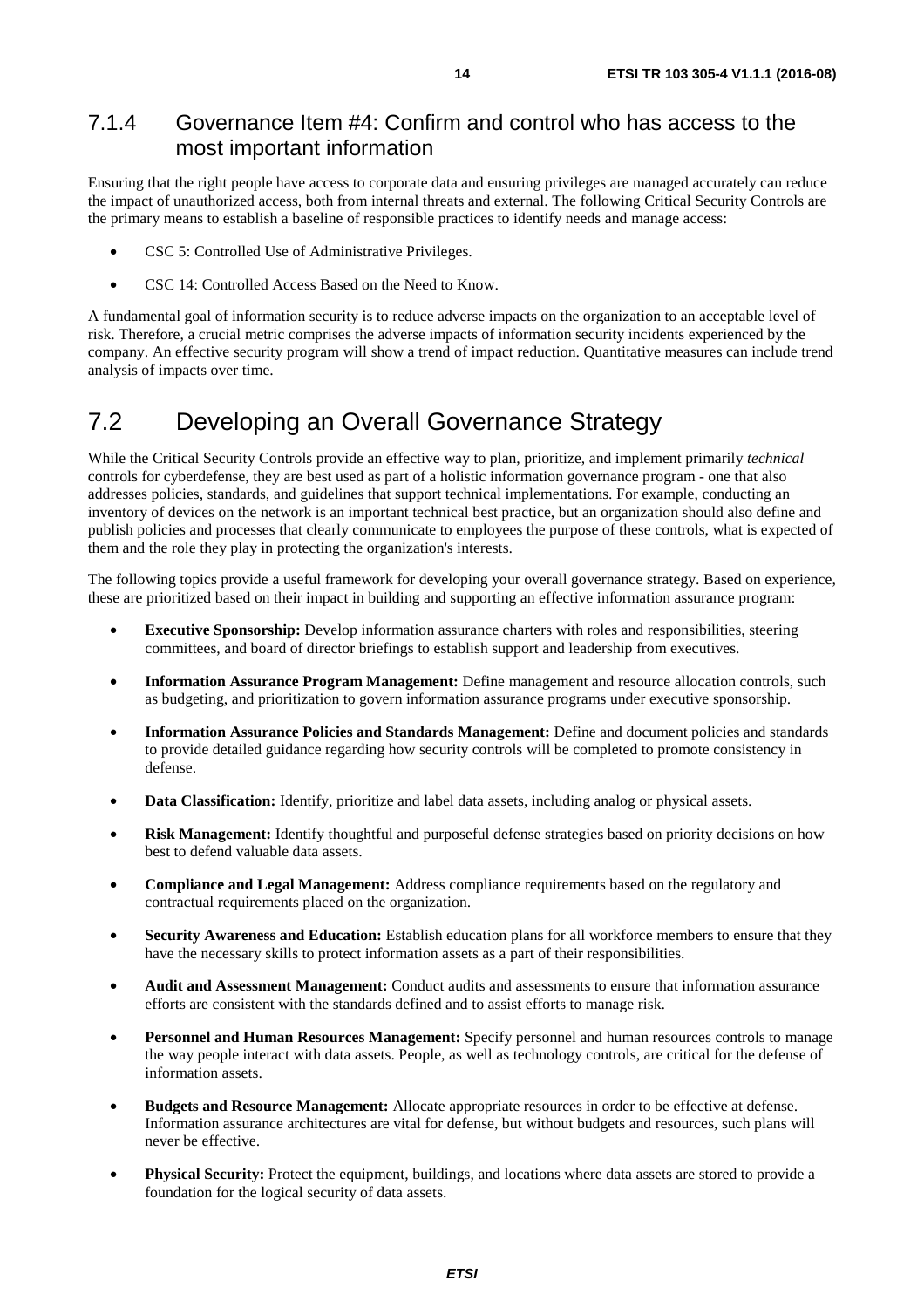- **Incident Response Management:** Specify the planned management of the response in the face of potentially adverse events. This acts as a component of business continuity and disaster management.
- **Business Continuity and Disaster Recovery Management:** Specify resiliency controls to help mitigate potential losses due to potential disruptions to business operations.
- **Procurement and Vendor Management:** Partner with business associates in defending their data assets. The Controls define how an organization aligns with third parties and vendors to protect their data assets.
- **Change and Configuration Management:** Assess, accept or deny, and log changes to systems, especially configuration changes in a systematic formal manner in order to defend the organization's information assets.

Organizations are encouraged (and many are required) to implement these governance controls in parallel with the technical controls defined elsewhere in this document. Both technical and governance related controls should be considered equally important pillars in the architecture of an organization's defense.